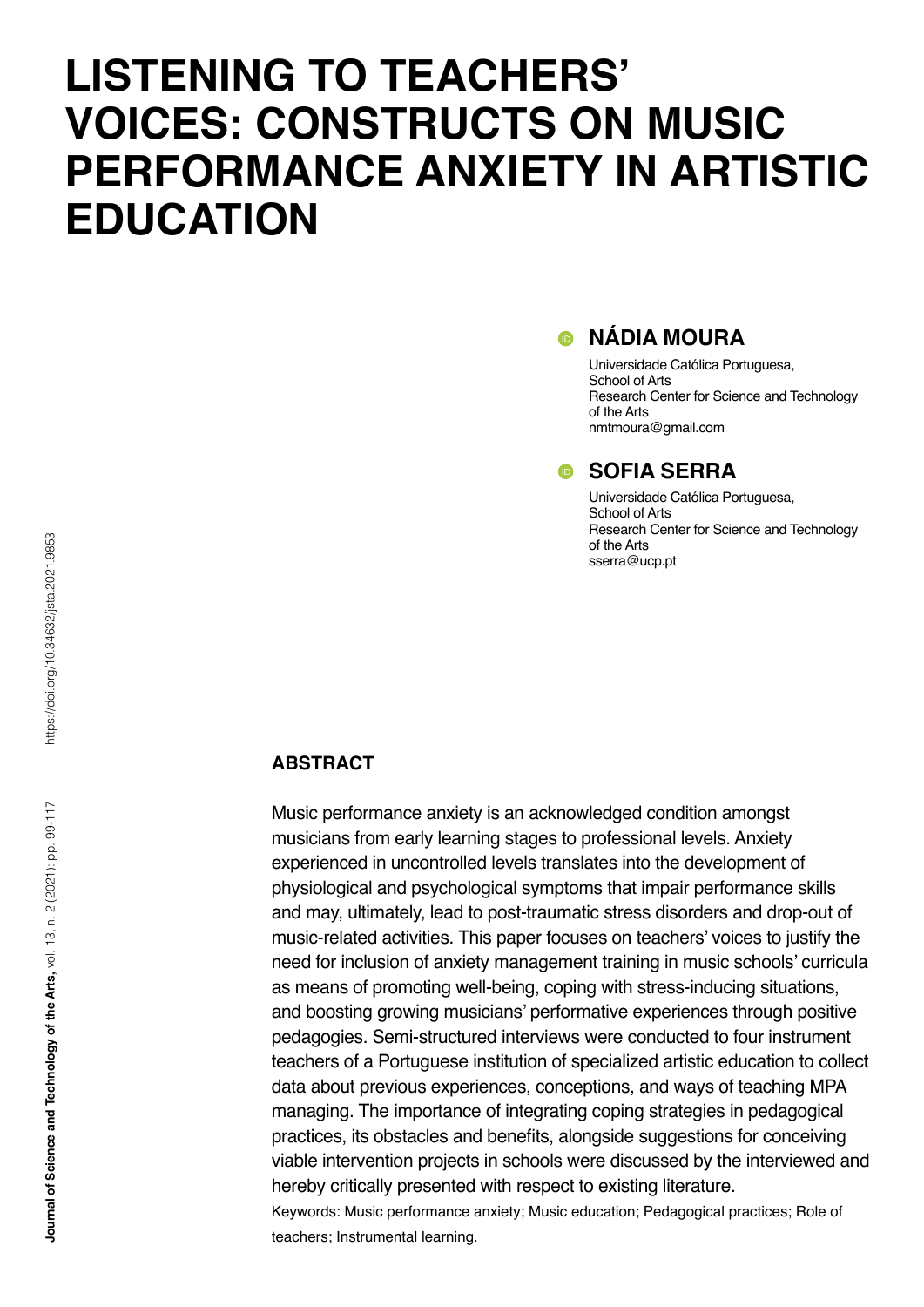#### 100 **1. INTRODUCTION**

Music performance is a high-demanding task, comprising the mastery of complex motor, cognitive and auditory skills, developed over years of intensive practice and further maintenance through regular study (Williamon, 2004). Whilst kinaesthetic senses are refined by systematic repetition of movements, which enhances control of muscles, tendons, and joint positions, and enables autoregulation of precise movements (Watson, 2006), aural ones imply a much broader range of exercises, such as ear training, active listening, sight-reading, or memorizing (Altenmüller & Gruhn, 2002). Countless hours of preparation in multiple levels join in a single moment when the musician publicly presents himself onstage. Still, necessary skills for dealing with intense pressure and audience scrutiny that emerge in these situations are often set apart from the previously mentioned ones, established in most curricula of music schools and conservatoires. In fact, musicians rehearse in practice rooms, significantly different from the concert halls they aspire to attend, and certainly away from the reality of performing to a living audience (Williamon et al., 2014).

According to Lehmann, Sloboda and Woody (2007, p. 10), "instrumental music education has a long and successful tradition of imparting extremely high levels of human performance by refining and handing down skills from generation to generation". Pedagogical practices conducted in Portuguese specialized artistic schools align with traditional methods of occidental classical music education by combining collective classes of music theory and group music with one-to-one instrumental classes. From early stages, students are encouraged to participate in concerts and auditions, as well as submitted to evaluation processes in form of exam with presence of a specialized jury. Social and assessment dimensions inherent to these contexts (Kenny, 2011), alongside with the low frequency in which they take place (around one examination and one/two auditions per trimester), makes them more propitious to the experience of performance-related anxiety than individual classes.

The lack of opportunities of exposure to realistic performances during school years (Williamon et al., 2014) and insufficient knowledge of music educators regarding MPA management strategies and consequent inability to assist their students (Patston, 2014) are fundamental factors to consider when to conceive pedagogic interventions in this field. This interview dataset was collected during the initial phase of an action research (Moura, 2019), with the aim of responding to scholar community's opinions and needs in the conception of an MPA management project. The present paper describes the rich, substantial information resulting from content analysis, which we believe to be a useful apparatus for other education institutions, teachers, students, and parents dealing with MPA concerns. With the intention of highlighting the active voice of educators in the field, relevant quotations are constantly transcribed throughout the text.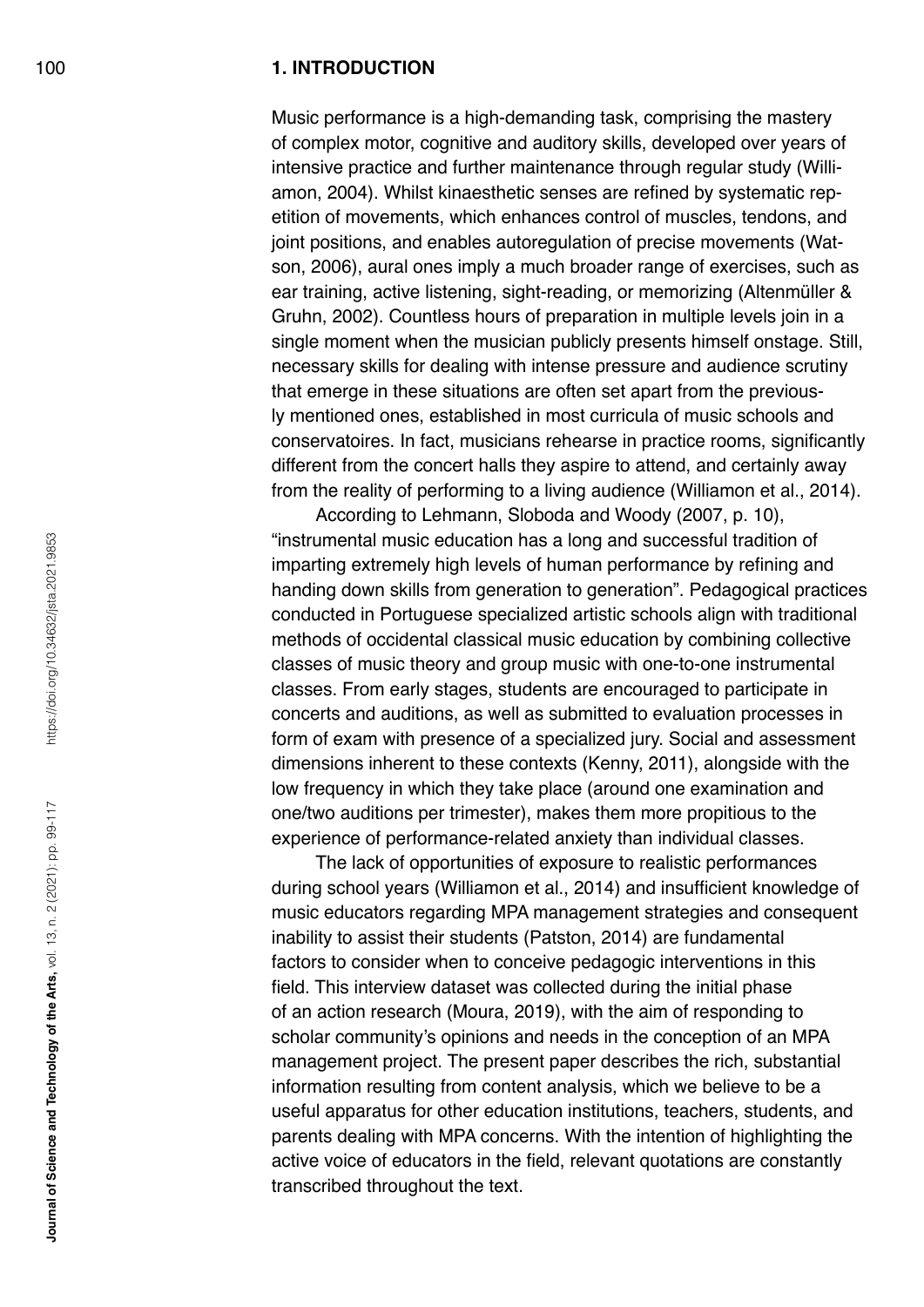#### 101 **2. MUSIC PERFORMANCE ANXIETY**

Music performance anxiety (MPA) has been a focus of research over the last decades. It is a common condition amongst professional musicians – there are reports of infamous performers such as Maria Callas, Glenn Gould or Pablo Casals (Williamon, 2004) –, students and amateurs of several age groups, including adolescents and children (Matei & Ginsborg, 2017). Although MPA is a considerable factor of influence in the quality of musical performance (Papageorgi et al., 2007), its negative impact extends to personal life and well-being of musicians (Kenny et al., 2014).

A comprehensive definition of MPA is presented by renown author Diana Kenny (Kenny, 2010, p. 433), characterizing it as a music-related experience of marked and persistent anxious apprehension, capable of prejudicing public performance, and "partially independent" from preparation, years of experience and expertise level; it may derive from "underlying biological and/or psychological vulnerabilities and/or specific anxiety-conditioning experiences". Frequently considered a subtype of social anxiety, similarly to other performance activities involving the presence and/or interaction of an audience (such as sports, theatre, dance or public presentations), MPA may also be conceptualized as occupational stress disorder – when related to stress-inducing working conditions (such as musicians' injury vulnerability, or conflicts with co-workers) -, focal anxiety disorder – when it occurs exclusively in specific performative situations (for example, an audition, or an extraordinary request to play solo part) -, or even panic disorder – when it assumes tremendously severe levels, including symptoms of paralysis and hyperventilation (Kenny, 2011). Even though the term "stage fright" is commonly used to describe akin symptoms of MPA and both concepts often get blurred, the first refers to the sudden fear or panic experienced in the moment of presentation on stage (Kenny, 2010), whereas the latter is much broader. MPA is not limited to on-stage moments and includes feelings of several previous events; it may act as a defense mechanism against repetition of traumatic situations, and symptoms may start days and weeks in anticipation of forthcoming performances (Kenny, 2011).

Symptoms of MPA are usually divided in three groups: physiological, cognitive, and behavioral. Physiological symptoms include somatic responses such as heart rase increase, difficulty in breathing, nausea, dry mouth, excessive sweating, amongst others. Mental symptoms may be cognitive – decrease of concentration, memory failure, high distraction levels – or emotional – feelings of stress, insecurity, panic. Behavioral symptoms are defined as visible aspects to the audience which translate into clear signs of anxiety, therefore leading to its increase and compromising the quality of performance - examples include tremors, muscle stiffness, agitation and others which propitiate occurrence of errors related to the instrument's playing technique (Burin & Osório, 2017).

The experience of anxiety is a natural process. When reduced to recommended levels, MPA may impact performance positively and facilitate it by enhancing concentration and preparing the body for the task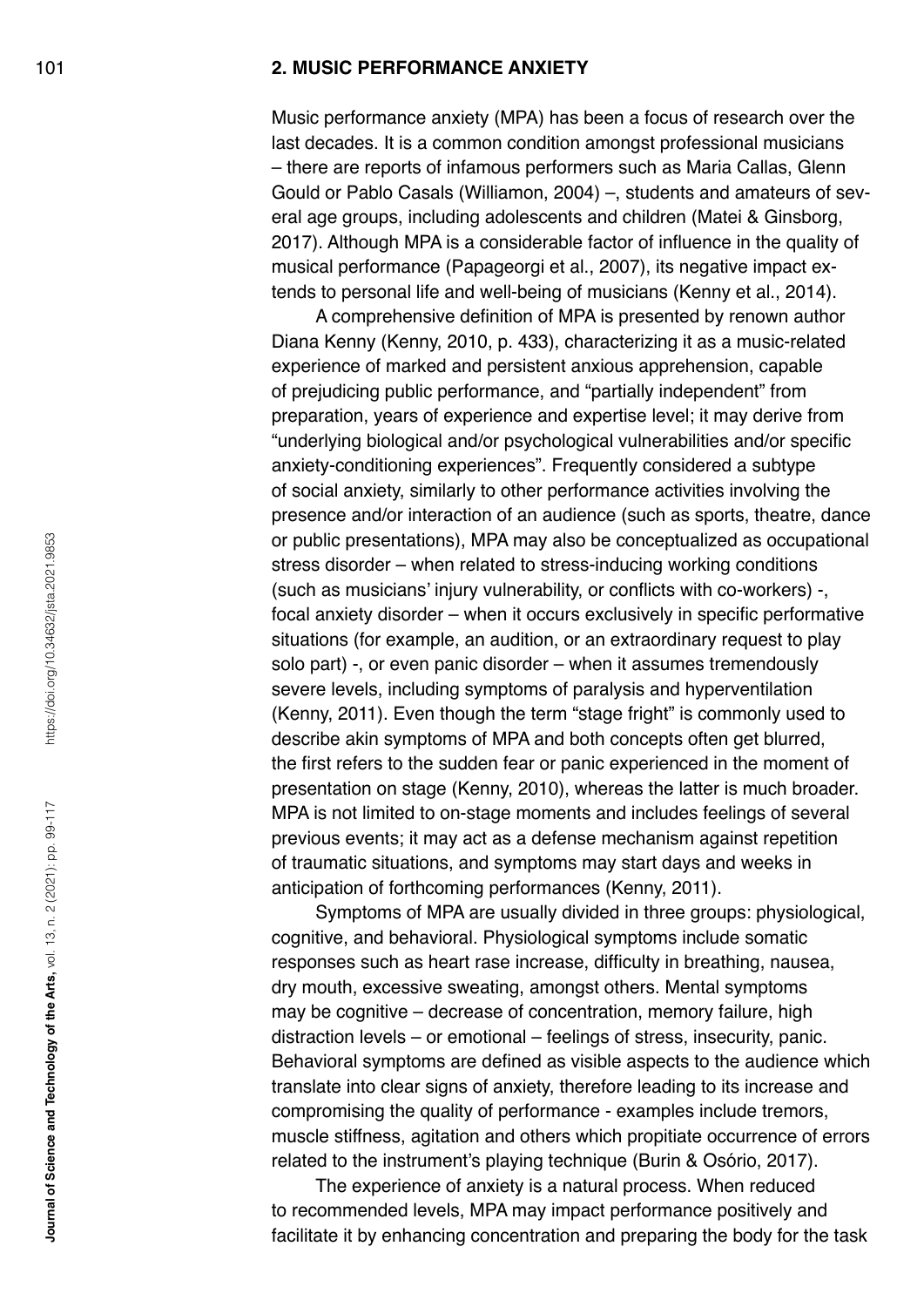102 to deliver (Spahn et al., 2016; Wilson & Rowland, 2002). In opposition, it becomes clinically significative, or maladaptive, when reaches high levels and impairs usual activities (Last, 2006), blocking the execution of performance-related tasks and, in extreme scenarios, leading to its collapse (Matei & Ginsborg, 2017; Papageorgi et al., 2007). Thus, to reduce anxiety levels to a degree where they potentiate performance is a priority in the development of growing musicians (Spahn et al., 2016).

> In line with Valentine (2002), who states MPA causes are triparted in elements of person, task and situation, Wilson (2001) presents a categorical model in which stress is generated by analogous sources: trait anxiety, defined by personal characteristics that make an individual susceptible to stress; situational stress, caused by environmental factors arising from performative context, like the presence of an audience or the evaluative dimension; and finally, task mastery, related to preparation and difficulty levels of the task. Sources are independent from each other and their interplay is crucial to determine their beneficial or detrimental role in performance: whereas some individuals can reduce their anxiety levels in more relaxed concert settings, others might feel more engaged and perform better when playing to a more demanding public (Wilson & Rowland, 2002).

> A wide range of strategies have been developed with the aim of MPA control, including cognitive, behavioural, and cognitive-behavioural therapy; physical exercise; bio and neurofeedback; Alexander technique; pharmacological intervention; amongst others (Williamon, 2004). Cognitive-behavioural therapy (CBT) combines cognitive therapy (aimed at restructuring maladaptive conditions and altering negative thinking patterns) with a behavioural one (aimed at altering behaviour through systematic desensitization techniques). Examples of implemented exercises comprise relaxation, simulation, mental study, concentration, exposure, amongst others (Altenmüller et al., 2015; Kenny, 2011; McGrath, 2012). Although studies indicate exposure and cognitive restructuration practices to be more successful than no treatment (Kendrick et al., 1982) or medication and placebo (Clark & Agras, 1991), as well as when inserted in combined treatments with other techniques such as biofeedback (Nagel et al., 1989), the relatively small amount of research conducted on MPA (when compared to public speaking or test anxiety) does not provide enough evidence to clearly recommend one therapeutical approach over another (McGinnis & Milling, 2005).

> Some music educators develop their own strategies from numerous sources to help students cope with MPA, often resulting in individualdirected plans according to each student's needs (Lazarus & Abramovitz, 2004; Spahn, 2015), while others do not have the necessary previous knowledge or tools to succeed in this matter (Patston, 2014). In fact, the majority of interventions cited in the literature ought to be administered by psychologists and other healthcare professionals, increasing the difficulty of practical, in-class application by music teachers (Shaw et al., 2020). A described solution consists in lecturing teachers accessible and costeffective techniques comprising attentional training, yoga, meditation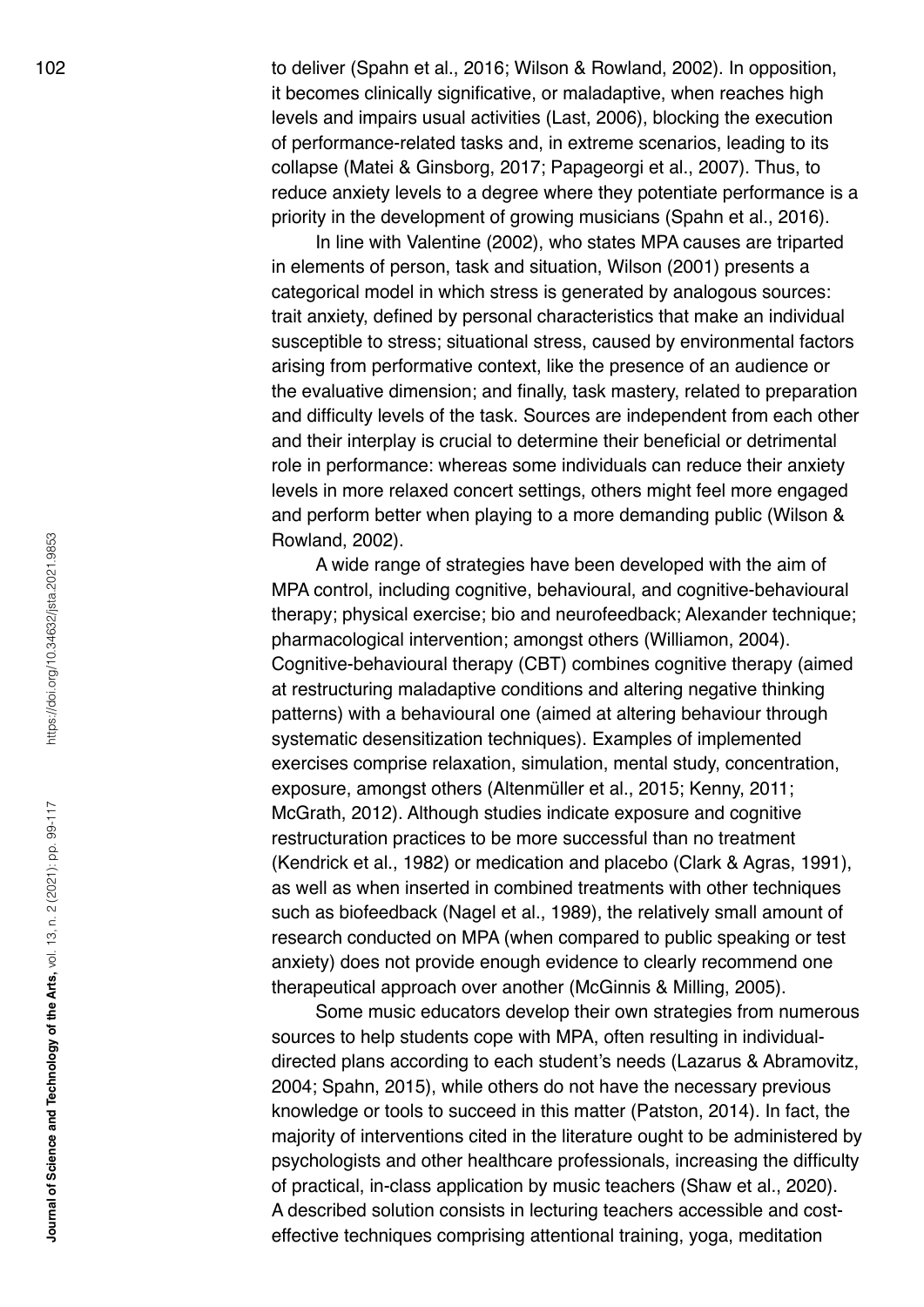103 or breathing relaxation, which could easily improve pedagogical practices (Sieger, 2017). Shaw and colleagues (2020) developed an ACT (Acceptance and Commitment Training) model of interventions for MPA, since it had efficacious results in other clinical disorders. ACT is centred in the development of psychological flexibility, so individuals get less stuck in behavioural processes expressed internally and externally, which constitute the cause for several psychological problems. Although only applied to one student, the model showed promising results as effective MPA intervention to be conducted by teachers in realistic scholar conditions (Shaw et al., 2020).

> Teachers perform a key role in assisting students overcome MPA by means of moulding harmful mindsets by: replacing counterproductive negative thoughts with positive, more realistic ones (Kenny & Osborne, 2006); presenting anxiety as a natural, evolutional part of music performance that may even facilitate it, when properly controlled (Hoffman & Hanrahan, 2012); and managing proposed tasks to be defying but yet achievable for the student, achieving balance between positive and negative feedback (Patston, 2014). By assessing MPA experiences in 53 choir students (age range from 10 to 12 years old), Miles (2020) underpinned the role of conductors in music school settings as mediators of students' anxiety and enjoyment levels, evoking the value of selecting adequate language during classes, creating safe and non-threatening inter-relational environments, and choosing suitable repertoire to the group's performative skills in order to reduce anxiety experience in children and achieve better musical results.

> Perfectionism has been identified as a high impact factor in the development of MPA (Valentine, 2002). In their search for unattainable perfection, musicians tend to experience frustration and anxiety when fail to achieve unrealistic expectations imposed by themselves or by their tutors. Citing Patston (2014, p. 92): "the very best teachers understand that encouraging students to be self-aware and develop the ability to problem solve in the moment is the key to increased skills paralleling an increased confidence in performance". The author also reinforces the idea that educators of one-to-one instrumental classes should promote time for healthy dialogues and reflexions about broader aspects of music, rather than simply focusing on the study of the instrument. From another perspective, McPherson and McCormick (2006) underline self-efficacy – individual's belief in his/her capabilities to execute actions necessary to accomplish determined performance results – is particularly relevant in activities which imply high levels of concentration and self-discipline (such as music), having proved it performs a key role in foreseeing results of young musicians' examinations. Recent studies have defined selfefficacy as a predictor factor of performance boost (González et al., 2018) – a state of positive alertness during performance, also described as controlled-level anxiety -, and decisive in keeping MPA symptoms low, or even reducing them during performance (Spahn et al., 2021).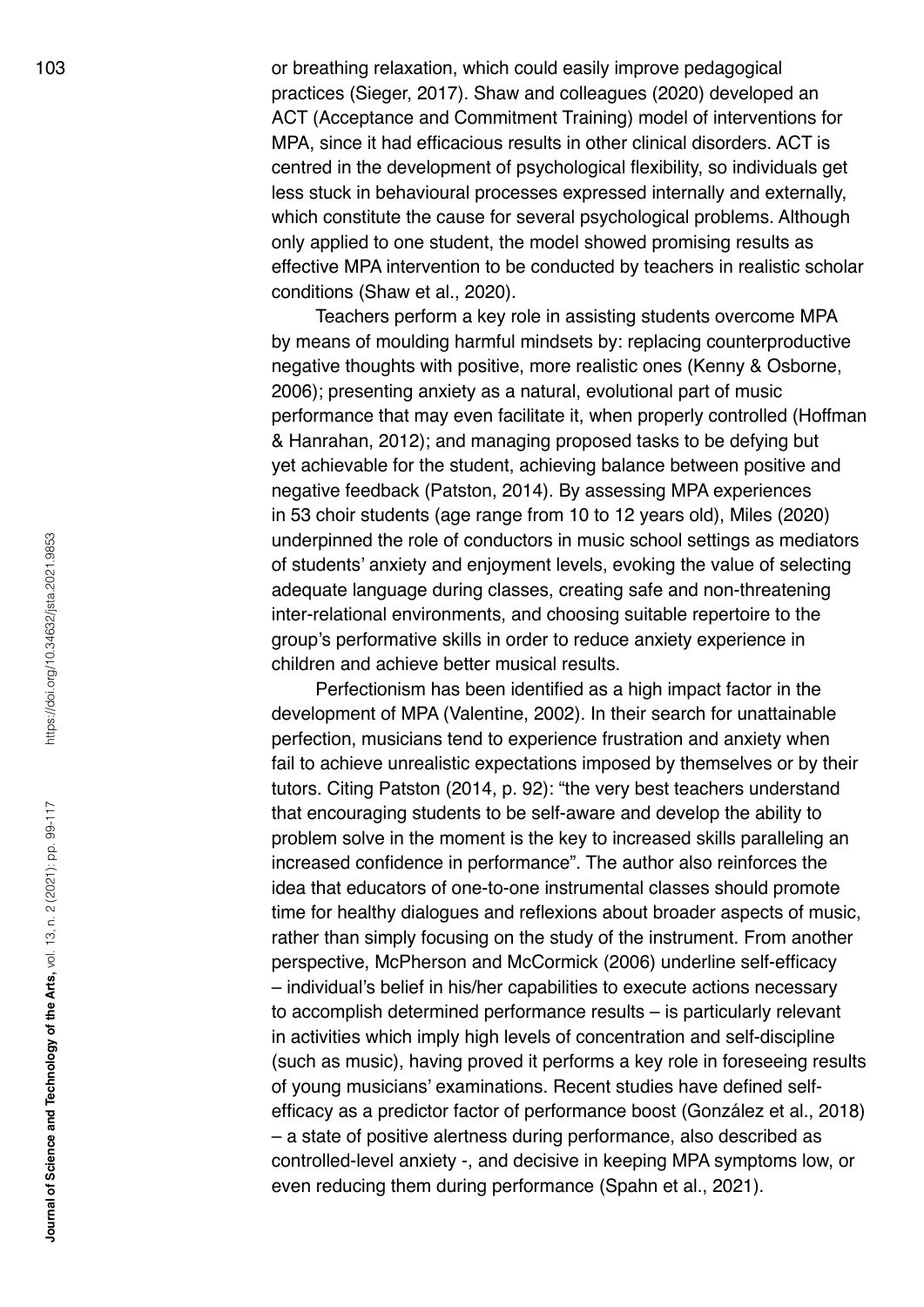#### 104 **3. METHODOLOGY**

Interviews were conducted to four instrument teachers (one from keyboards department, one from winds department and two from strings department) at a Portuguese school of specialized artistic education, with the objectives of: acknowledging the role of one-to-one instrument class teachers in students' MPA management, including known and implemented strategies by them; collecting opinions and beliefs about integration of MPA management in daily teaching and in development of pedagogic intervention projects; and understanding how teachers' background and previous experiences affects their position towards MPA. Based on the analysis of the collected data, a pedagogical intervention project was conceptualized according to the scholar community's needs concerning MPA management, and further implemented and evaluated (Moura, 2019).

The selected type of interview was a semi structured one, as it allows for greater freedom of answer and does not impose a strict question order. It also qualifies the interviewed to flexibly express himself, using his own vocabulary and sharing personal opinions, attitudes, representations, ideas, values, amongst others, resulting in more authentic outcomes (Amado, 2016). A script of questions was designed corresponding to the intended objectives and information to collect, according to the following group organization (for synthesis, we excluded Group 1, centred in interview opening and legitimization, and Group 6, consisting in closing and post-participation information):

Group 2: Professional and academic characterization Objective: collect data about the academic and professional profile of the interviewee. Guideline questions: *What is your academic background? How long have you been teaching music? What subjects do you teach? What is the age range of your students?*

Group 3: Strategies and practices regarding MPA (known, used individually, used with students)

Objectives: understand which MPA strategies are a) identified and previously tried by the interviewee, b) used currently in the interviewee's performative activity, c) used by the interviewee in managing students' MPA; assess the interviewee's opinion regarding the results of mentioned strategies. Guideline questions: *Which MPA strategies do you know? Which of those have you tried, and how was that experience? Do you usually experience MPA in your daily life? If so, what strategies do you use? How do you work MPA issues*  in instrumental class? Do you find any strategies to be more effective *with students?*

Group 4: Background in MPA (personal experiences, influences) Objectives: understand the interviewee's relationship with MPA during their life, identify previous influences in MPA management (teachers, peers, etc.). Guideline questions: *Did your instrument*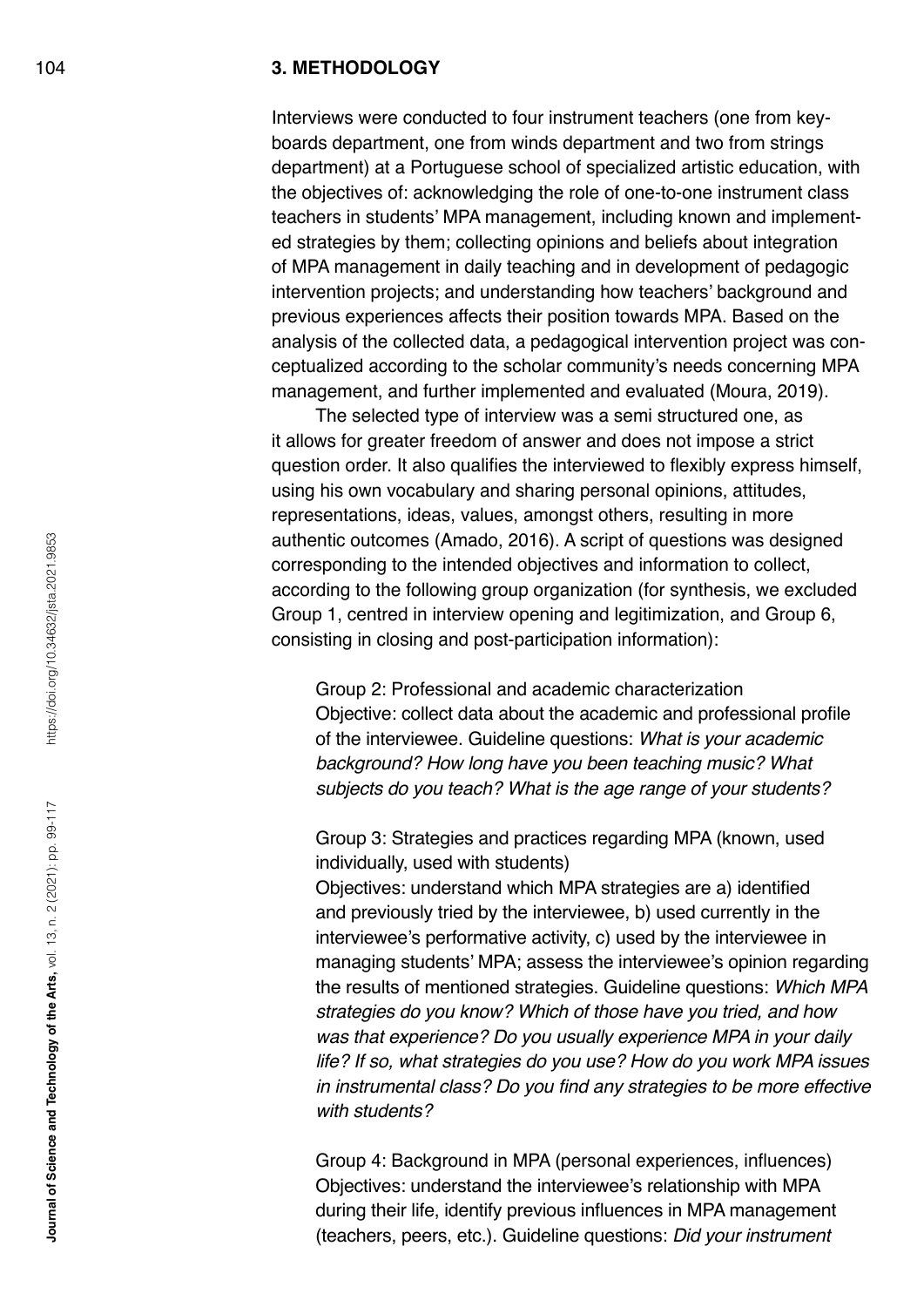105 *teachers approach MPA throughout your academic journey? How did you learn how to cope with MPA?*

> Group 5: Importance of working MPA management in music teaching Objective: evaluate the importance and relevance given to MPA work in music teaching. Guideline questions: *Do you consider important for instrument teachers to work MPA-related issues in their class? Is this a need you identify in your pupils? Would it be useful to develop workshops/sessions about MPA in your school? How could they be*  organized for students to benefit from them?

After transcription, the collected data was treated through application of Amado's technique for content analysis (2016). A first set of successive readings was conducted to identify overall relevant themes, ideologies and most utilized concepts in discourses. Simultaneously, annotations were produced to mark where question objectives considered in interview design popped, which were then considered in the succeeding categorization process. Categorization aims at systematically organizing content in a categorical (and sub categorical) system which translates key ideas of documentation in analysis, so later it is possible to interpret and theorize about the resulting information. For that, several phases were implemented. Initially we opted to pursue a mixed procedure type of categorization – combining the previously designed categorical system (according to the interview's objectives) with the flexibility of inductively creating other categories from the data. Second phase consisted in vertical cutting and grouping registration units – sections of text with inherent meaning – in corresponding category, subcategory and indicator; to each registration unit a code was associated, so sources could be later differentiated. Throughout this process, new subcategories and indicators emerged and revisions to the text were conducted. We identified several topics being brought up by the interviewed in multiple moments of the talk, even when they were not asked about, whilst others did not have the expected expansion. This led to the third phase of analysis, comprising regrouping and horizontal comparison of indicators, resulting in the following conceptual map which served as basis to the development of the final matrix grid used for analytical interpretation of the resulting data.

#### **4. LISTENING TO TEACHERS' VOICES: RESULTS AND DISCUSSION**

In this section the content analysis of the interviews is presented, in respect to the scheme in Figure 1. From the professional and academic characterization of the sample, we concluded all participants were professionally qualified in teaching the respective musical instrument (two completed masters' degree and two completed official qualification courses for teachers with many years of teaching practice). Years of teaching experience ranged from ten to fifteen for three participants, and twenty-five for the fourth. All participants had experience teaching students from initial levels (five to ten years old), elementary (eleven to fifteen years old) and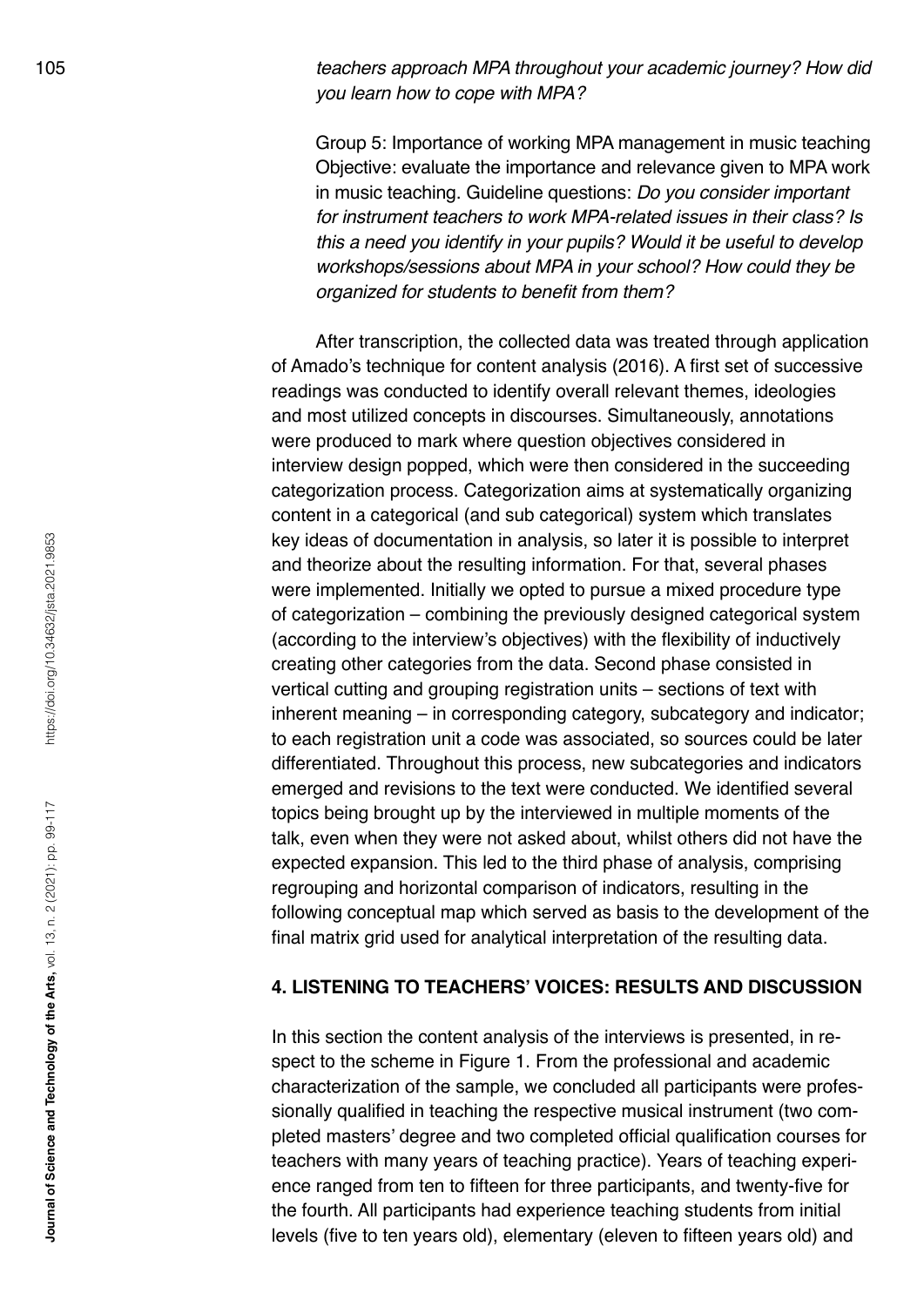106 secondary (sixteen to eighteen years old), which constitute the principal cycles of studies offered by specialized artistic schools. Regarding performative profile, three teachers confirmed they keep an active performer career in parallel to scholar activity.



Figure 1: Final categorization for regrouping and interpretation of data. Source: self-elaborated.

#### **4.1. THE ROLE OF INSTRUMENT TEACHERS IN MPA MANAGEMENT**

The first goal of this study was to assess teachers' perceptions regarding their role in the management of students MPA levels, as well as to what extent they were familiar with the issue, the importance given to it, and how MPA is integrated in their class.

From the teachers' perspective, MPA was considered as a normal part of any musicians' life, which may occur in more or less accentuated ways, being the most important point to learn how to control it. In fact, teachers showed to be in line with MPA framework (Last, 2006; Matei & Ginsborg, 2017; Spahn et al., 2016), recognizing the facilitating role anxiety may perform when reduced to desirable levels, in terms of concentration and predisposition to the task:

I usually consider a bit of anxiety is necessary because I think it raises, helps keeping concentration levels, helps keeping a kind of self-demand, isn't it? (Teacher 3)

Contrarily, when high-levelled, MPA is debilitating and may even lead to panic experiences when one cannot even step on the stage:

Several times they work very well, but then there it is, they are not ready to deal with anxiety and… break down in examinations… (Teacher 1)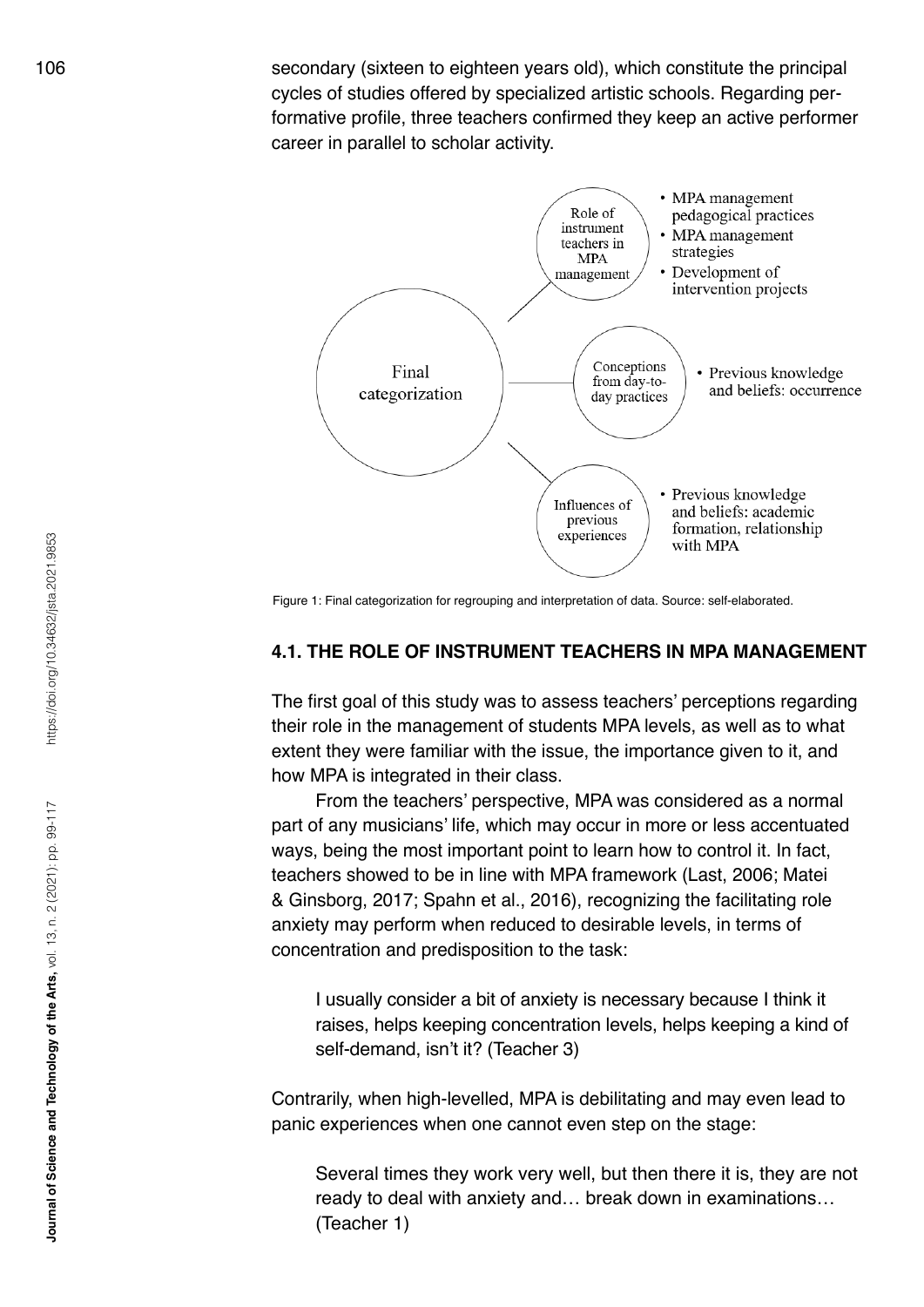107 One of the participants referred we are constantly under pressure in various aspects of life (work, studies) and as such, MPA should be faced as one more barrier to cross, which advocates the idea that through MPA training, students intensify valuable mechanisms for dealing with pressure in other domains of their lives.

> Teachers considered as part of their job as educators to mentor students in coping with MPA, by integrating strategic activities in lessons and promoting pedagogical experiences such as public presentations, group sessions, masterclasses, amongst others which may constitute exposure learning opportunities. In clinical contexts, exposure is commonly employed in anxiety treatments for children and adolescents, since it promotes development of self-control, self-determination and selfconfidence through authentic confrontation of aversive stimulus (Friedberg & McClure, 2001). In vivo exposures, comprising real situations, are reported as more effective (McGinnis & Milling, 2005); nonetheless, virtual reality simulators have indicated approximate levels of anxiety to real audition environments (in measurements of reported state anxiety and heart rate variability) (Williamon et al., 2014).

> Although all teachers confirmed to have experienced anxiety through various moments of their musical lives, they considered specialized education in MPA would be a plus in combination to their empirical knowledge. Half of the participants stated they had never approached the theme in academic context, whilst the other half said to have approached the topic in some university theoretical classes, such as Psychology of Music. For the latter, it would have been more beneficial to participate in practical MPA management projects during their studies, targeted at applying several techniques to real contexts of performance preparation and presentation. They declared this way they would have had the specialized instruction they lack nowadays in their practice. Finally, the four teachers stated it is common to hear other peers emphasizing the need for further education whenever the topic MPA is brought to conversation.

> It was also highlighted that, in extreme situations, MPA may lead to the development of post-traumatic stress disorders and the abandonment of musical studies (as well as a factor for students to choose not to follow music courses on superior levels), which underpins the importance of being guided by teachers into coping with stress.

> A set of management strategies used in instrumental teaching was described, which can be organized in two groups, considering Valentine's previously presented model (2002): task-directed – exercises of simulation, preparation, concentration, and breath control – and person-directed – to "read" the student, dialogue, self-confidence boost, normalizing errors, strategic repertoire selection and clear definition of objectives.

To begin with an explanation on task-directed MPA strategies, simulation exercises are usually implemented one or two weeks before auditions and examinations and replicate all steps integrating those situations (e.g. local of presentation, entrance and leaving protocol, social environment):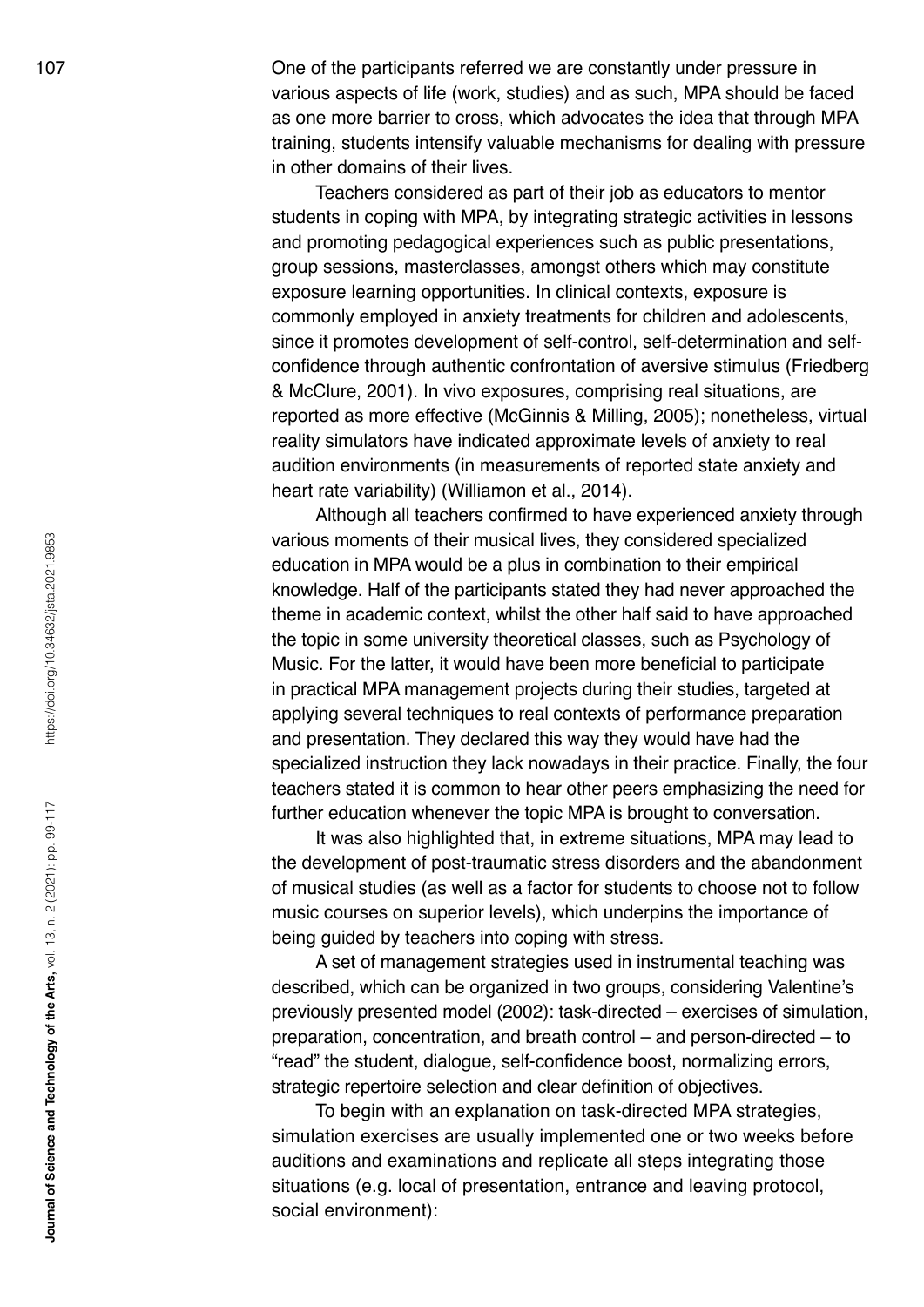108 **this week I am doing exam simulation with all students, so they** perform the sequence of the exam and I only take notes… For them to get used to it, when in exam the teacher is in silence, because in other classes I am always intervening! (Teacher 1)

> Preparation is approached by sensibilising students about the importance of maintaining regular and effective study outside class to master the task, improve confidence and minimize anxiety levels derived from feeling unprepared in the moment of performing. Despite talking in terms of preparation, teachers seemed to have an inherent sense of developing self-efficacy in students, as a positive influence factor of anxiety, which associates with previous research (Kenny & Osborne, 2006; Spahn et al., 2021). Concentration is trained by asking students to fully focus on the music while playing, abstracting themselves from outside distractions. Teachers also considered if the student could do so in class or study schedule, he would also be able to do it in real performance:

Because really, when we're fully focused in… on certain objectives and… solving problems of the repertoire… our attention stops being turned to other things which… which leave us full on anxieties and fears… (Teacher 2)

Finally, breath control is implemented in two ways: by slowly inhaling and exhaling in conscience of one's body and by training breaths in relation to the music's breath itself, therefore adjusting one's pace to it.

On the side of person-directed strategies, teachers mentioned several educational approaches: to "read" students by stepping into their shoes and trying to understand what is making them anxious; to promote thoughtful dialogue about anxiety-provoking moments and experiences; to boost confidence by letting students know they are well prepared, which will translate into a more confident performative posture; to normalize errors as part of work in progress and opportunities for learning; as well as to clearly define objectives through explaining in detail every step of the learning process in ways to make student feel accompanied and safe. One last pointed strategy - more specific to music teaching - was the tactical repertoire selection according to student's needs: for example, to choose a study that will improve a technical ability is lacking to the student, or in other hand, to give a piece that may seem difficult for a student but will motivate him to study more and evolve.

Although not directly evoking their names, the concepts of differentiated pedagogy and coping were inherent to most of the suggested practices. One-to-one instrument classes provide the ideal context for applying differentiated pedagogy, which defends productive learning situations should be planned for each individual student in ways difficulties are attenuated and objectives are conquered – the same goal may be achieved through different learning paths, adequate to each person's characteristics and needs (Perrenoud, 2005). Bearing in mind this individualized approach, coping mechanisms are introduced in more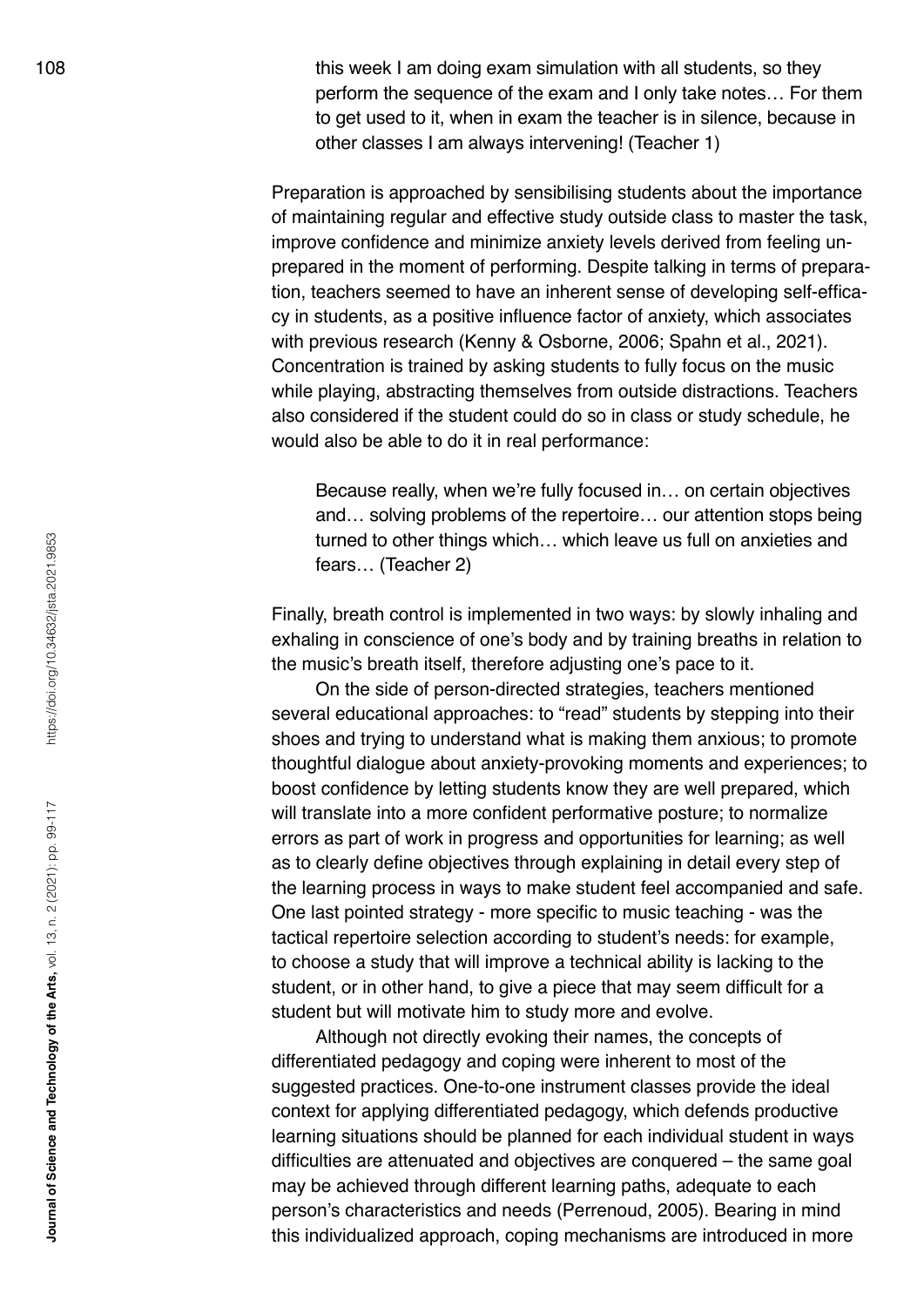109 effective ways, according to students' anxiety profiles. When regularly implemented in learning processes, psychological exercises comprising mindfulness, positive feedback and scaffolding (as the ones mentioned by the teachers) may reduce MPA over time (Sieger, 2017). In Hoffman & Hanrahan's study (2012), MPA targeted workshops inciting short mentalskills development such as self-awareness, control of dysfunctional thought patterns and effective self-talk showed to be more effective in assisting individuals cope with anxiety, rather significantly reducing it.

> Regarding frequency of these practices, one teacher affirmed to implement them from the moment students can play a piece entirely, and/ or in the class before an examination or concert. Only one teacher brought up the view about results, affirming practices were showing positive results and most students successfully coped with MPA.

> Taking into account the intention of developing a consistent pedagogical intervention project in this domain (Moura, 2019), teachers were asked about obstacles and facilities they found when working MPA with students. On the bright side, two favourable contexts for developing MPA management pedagogy were brought up: students who have supportive families, and students who have had anxiety experiences early in their musical lives, allowing more balanced work over the years when compared to those who start experiencing MPA in more advanced levels:

When that first time [experiencing MPA] comes later I even think it's worse than being anxious from the beginning, because, yes ma'am, demonstrates high levels of anxiety when has to present himself in public, but can be immediately, from the beginning, motivated to correct it. (Teacher 3)

According to González and colleagues (2018), adequate parental support is crucial in preventing MPA, particularly in early stages of development, when children need a secure attachment and emotional support to evolve their musical aspirations. Concerning the evolution of MPA over the years, a recent study by Urruzola and Bernaras (2020) demonstrated that the experience of state-anxiety at early age (8-12 years) negatively affects self-confidence, and ultimately propitiates trait-anxiety, which indicates that the accumulation of negative performative experiences may be a core issue in preventing uncontrolled MPA levels amongst young musicians.

In opposition, several obstacles emerge in this kind of work. Firstly, the complexity of the theme and the difficulty to treat it in integrated ways – MPA strategies should not be taught independently but rather as part of performative learning, or else anxiety would be overvalued, and maybe even enhanced. Secondly, the interviewed also underlined the reduced class schedule, barely sufficient to work music contents and leaving minor space to treat other contents; the lack of control teachers have on the carrying of work at home; and the high amount of time students take to prepare repertoire and be able to play entire pieces, which translates into spending most classes focusing on mastering technical skills rather than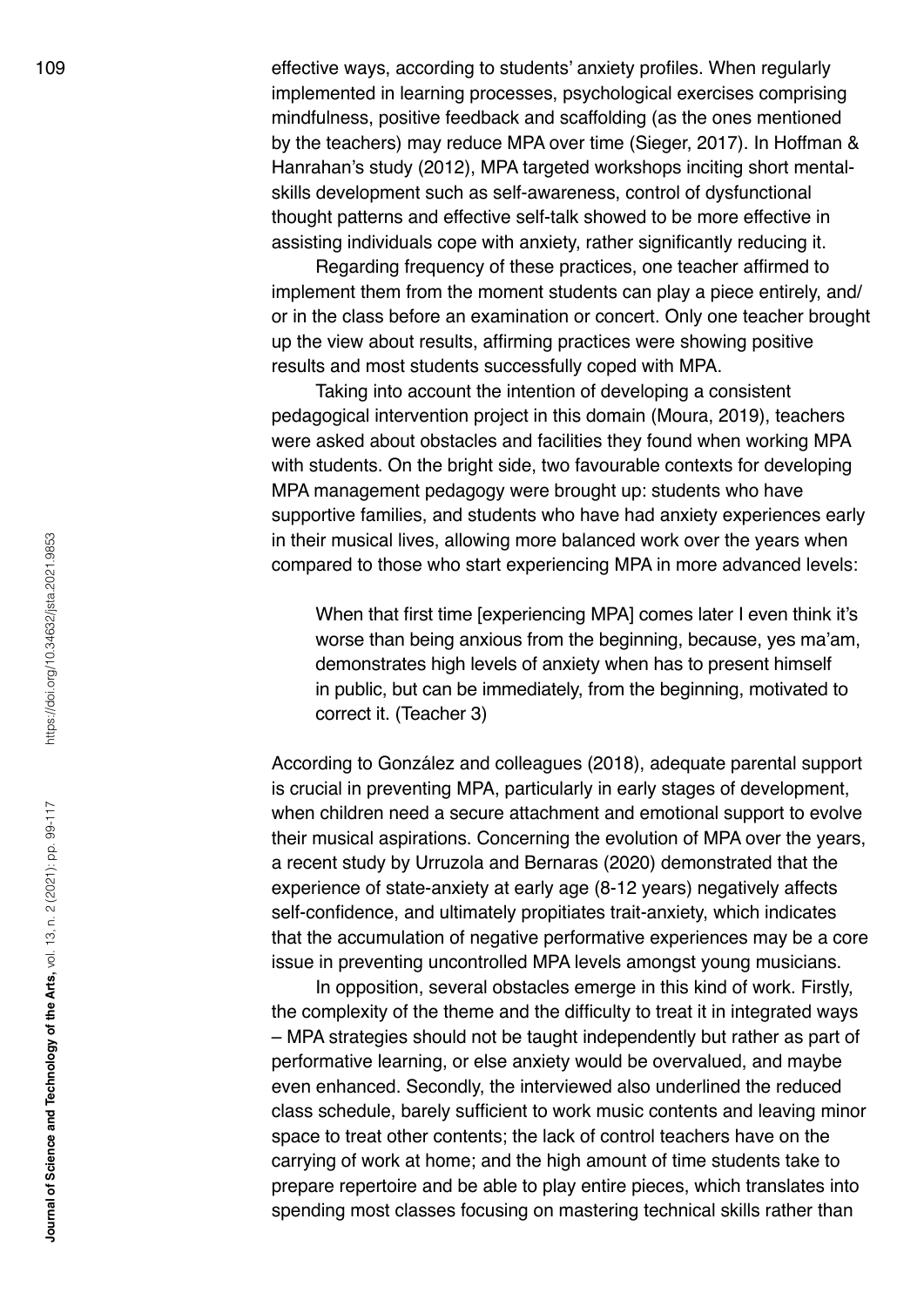110 performative ones. When absent, family support was also mentioned as an obstacle.

> Suggestions regarding pertinent ways to involve scholar community in projects-to-be were collected: they should offer exercises with practical applications of MPA management techniques instead of purely theoretical sessions, and include modalities for both students and teachers:

It is extremely important not only for students but also to educate teachers, because, like I said, in my education, I approached that theme like many others, but never in a way like maybe… the way it should be. (Teacher 3)

# **4.2. CONCEPTIONS FROM DAY-TO-DAY PRACTICES**

During the talks, teachers revealed to have learned about anxiety by means of their own experiences and by shared knowledge from other musicians. In this section, conceptions about MPA generated from teacher's empirical experience and work in the field are presented.

Identified factors of influence in MPA were: responsibility and difficulty of the task – the higher, the more anxiety experienced; consciousness and self-awareness, at times associated with age, since from adolescence students tend to develop accentuated MPA levels and worry more about other's judgements (friends, teachers, family); audience type and size; preparation – more prepared students are able to reduce anxiety levels and increase self-confidence; and error occurrence – when students fail a passage, immediately tend to feel more anxious. External factors, such as having a bad day in school, were also pointed out, although they are hard to predict.

The profile of students was briefly approached. Two main types were presented: over-relaxed students who manage not to experience anxiety throughout the learning process; and committed students who, although prepared, fail to cope and end up impaired by MPA. In fact, trait anxiety is the term used when referring to the natural tendency an individual has to develop anxious patterns, driven from genetic contributions like personality traits of low self-confidence, perfectionism and catastrophising (Altenmüller & Ioannou, 2016; Stoeber & Eismann, 2007).

On the other hand, the profile of teachers themselves was brought to conversation, as their approach towards the error may influence students' MPA:

If the student fails but the teacher also… takes advantage of the error so he can… in a pedagogical way… correct it and continue evolving, or else the teacher may, happens regularly, have an attitude which blocks the student there. (Teacher 3)

Conceptions about how MPA changes according to context were added. Classroom environments, read as learning and constructive places where errors may be corrected, promote none or low levels of anxiety.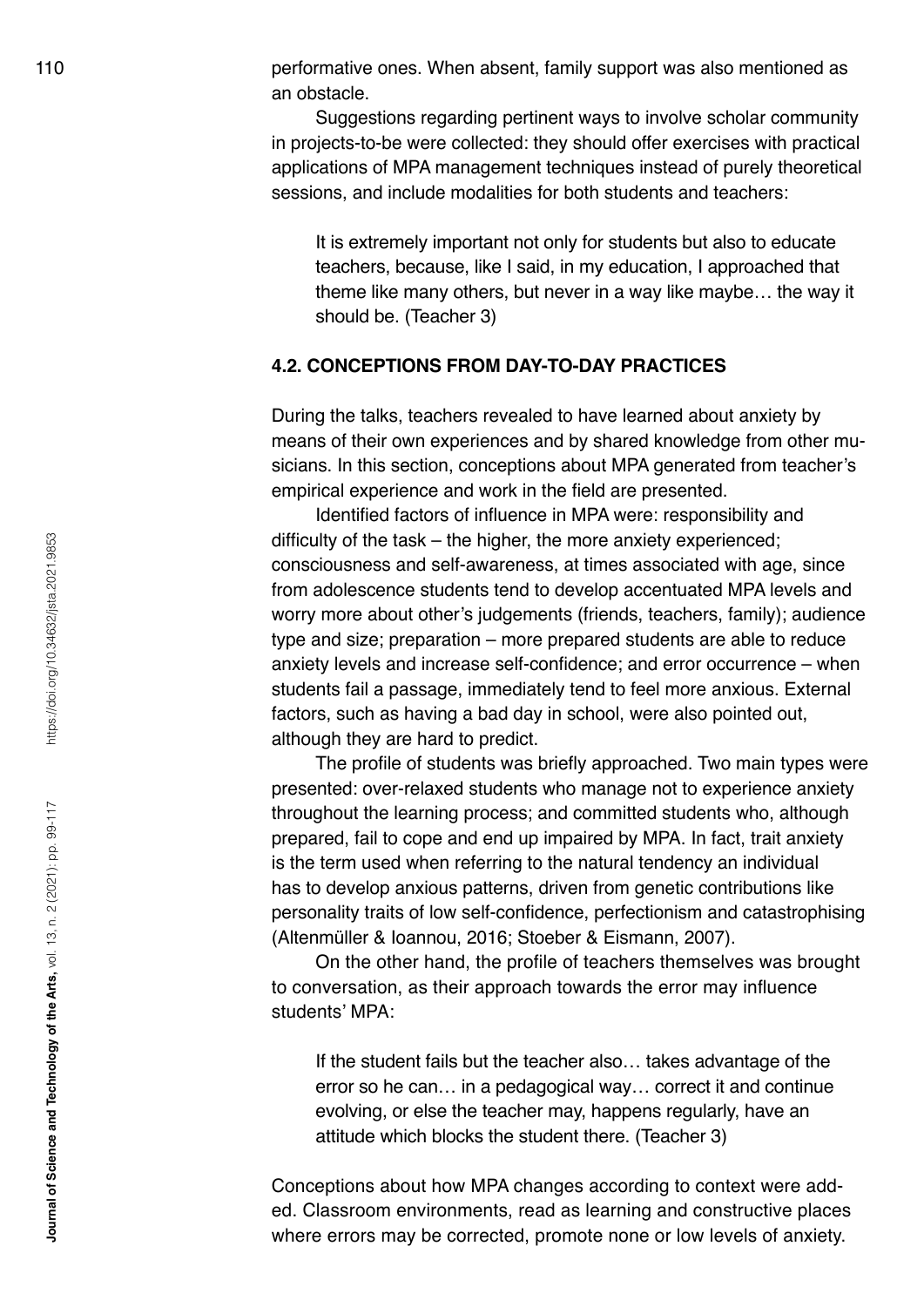111 MPA levels rise when students are confronted with forthcoming concerts, persisting through weeks or days depending on the student; and particularly moments before entering the stage and five to ten minutes after starting performance.

### **4.3. INFLUENCES OF PREVIOUS EXPERIENCES**

This section presents MPA-related experiences previously lived by teachers during their lives as students and performers as means to relate their backgrounds with their positions regarding anxiety. When asked about their relationship with MPA, all teachers generally classified it as positive; experience and preparation were underlined as foundations of mechanisms developed for anxiety control over the years.

Three of the interviewed referred to have experienced greater MPA levels during their academic lives, derived from wanting to deliver great results, to correspond to high expectations established by both themselves and teachers, the evaluative nature of performances and the fear of failure. Experience as an instrument teacher was pointed out as a factor in reducing anxiety:

I think I am responsible for conveying tranquillity to a child, and if the child sees I am afraid of stepping into a stage, the child also has legitimacy to be afraid, and so I stopped being afraid because of that… (Teacher 1)

Contrary positions about anxiety felt in group and solo performances were presented: one teacher mentioned to feel less anxious when performing in groups because responsibility was shared, whilst another said the opposite – to feel more anxious in collective playing and less anxious when performing solo, because that way there is no dependency of others.

Teachers were asked about MPA strategies they used in their performative practice. Common strategies to the ones implemented with students were concentration, preparation, and breath control. One of the teachers emphasized the importance of rest before a concert and how it translated into a more relaxed state of mind. Another teacher talked about the use of medically prescribed pharmacological treatment (betablockers); the teacher had taken it exclusively while preparing mandatory music prerequisites for university appliance in a younger age, and stated it helped controlling physiological symptoms. Experience gained through regular performance and interaction with audiences was also pointed out as a desensitizing strategy. The lack of performative experiences may lead to developing new and higher MPA patterns:

I believe that, in that sense, if you are not in contact with the public, maybe, anxiety levels come back… (Teacher 4)

A reinforcement to the value of balancing the performing and pedagogical activities should therefore be made, at the risk of building a reality of artis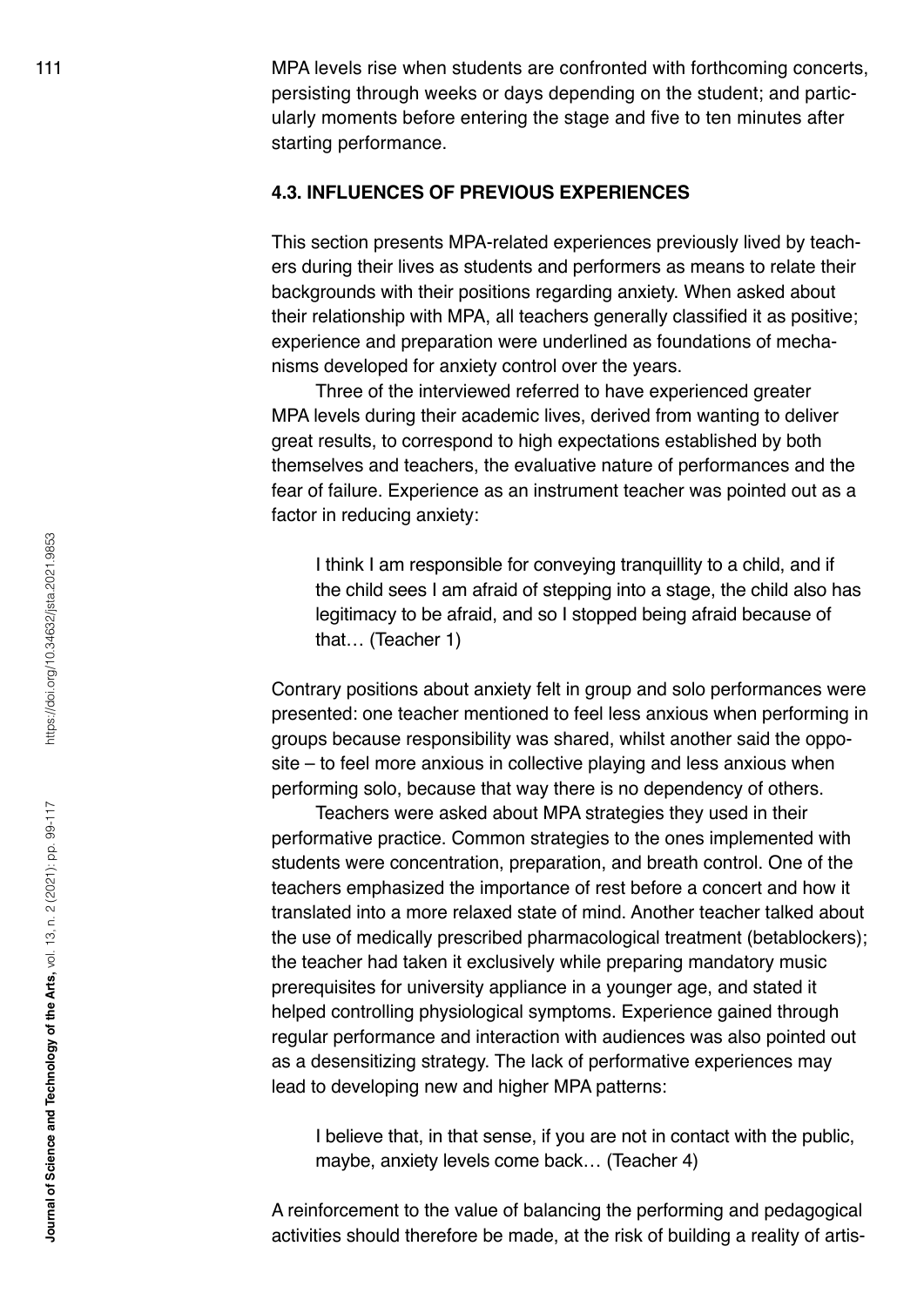112 tic education where pedagogues asked to teach performance are far from regularly performing themselves.

> Considerable differences between these teachers' practices in comparison to their past instrument teachers were portrayed, which may indicate changes in instrumental didactics concerning MPA might occur throughout generations of pedagogues. Two of the interviewed referred their conservatoire instrument teachers approach MPA in superficial manners, essentially by letting students know the more prepared the repertoire was, the less nervous they would feel, because where there was study there was "no need" to be frightened of playing. The same teachers referred to have had no approach to MPA in superior level instrument classes, as their tutors focused mainly on technique and interpretation skills' improvement:

My university teacher never gave much value to that, because really, you have to find the best moment and the best way, and it is you who has to search. (Teacher 4)

Two teachers referred not to have talked about it in instrument class, at all:

Oh well, in my academic journey I had four instrument teachers. And I can say none of them ever talked about this aspect of anxiety. (Teacher 3)

Comparing these approaches with the ones conducted by the participants nowadays, one may identify promising changes in instrumental pedagogy and an increase of teachers' sensitivity towards the problematic of MPA and well-being in young and adolescent music students. Contrary to the belief that few music teachers (from primary to secondary levels) determine written annual individualized goals and structured lesson plans for students engaging them in broader aspects of music such as MPA (Patston, 2014), the interviewed showed evidence of conducting thoughtful, individual-directed didactic approaches in which several coping strategies are integrated for better student's anxiety experiences.

#### **5. CONCLUSIONS**

Throughout this study, we focused on instrument teachers' voices – interview speech – to provide a representation of MPA management practices and conceptions in specialized artistic institutions of the Portuguese educational system. Literature in the field was introduced as familiar topics emerged from the discourses to create a "statement-versus-fact" critical discussion. In line with previous research (MacAfee & Comeau, 2020; Patston, 2014; Shaw et al., 2020), we reinforced the key role educators perform in teaching students how to cope with anxiety, having the power to pass on knowledge derived from both theoretical grounds and personal experiences, and motivating the implementation of management strategies in day-to-day practice routines and weekly lessons.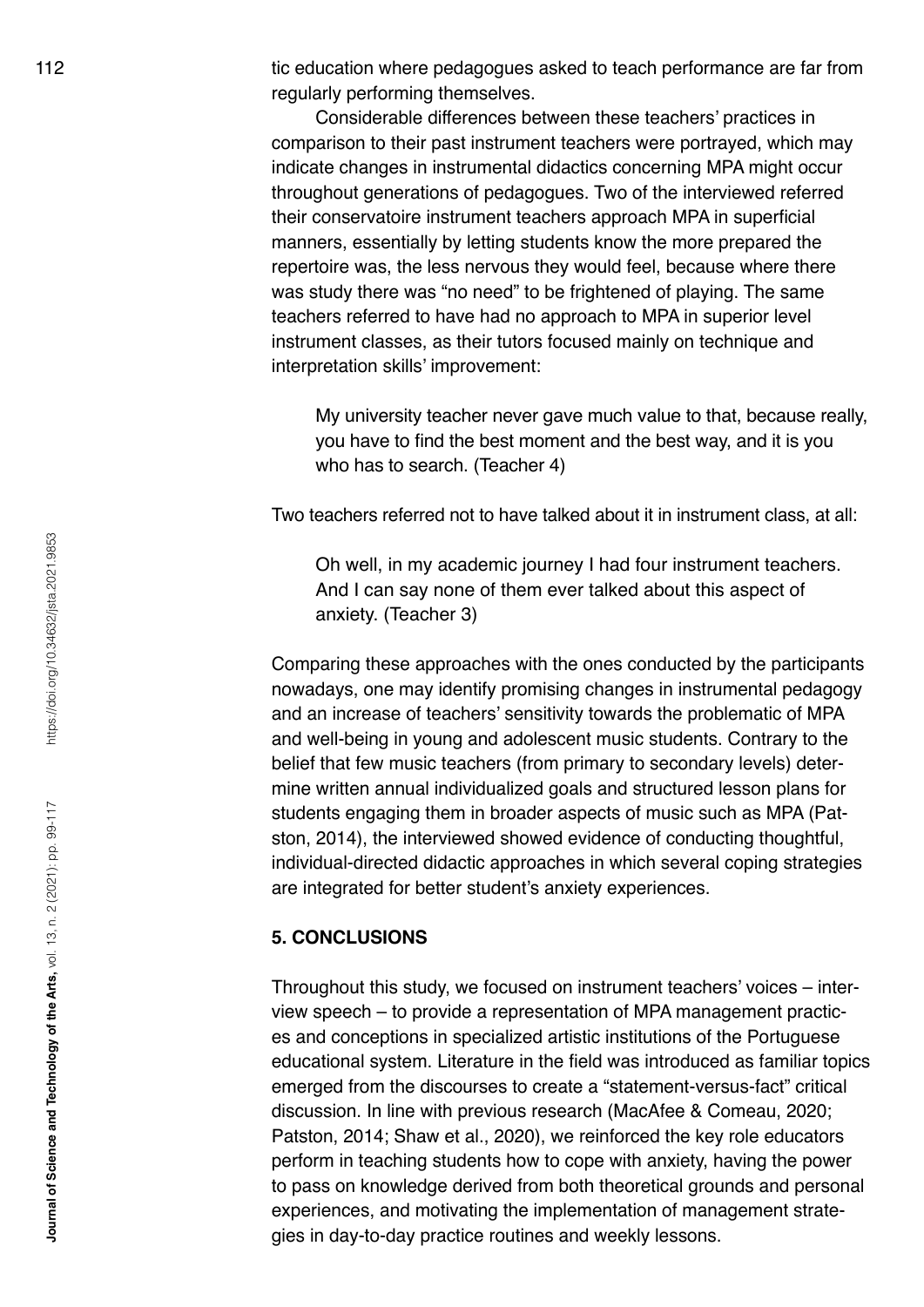113 Regarding MPA management practices, teachers correctly identified negative/positive effects of anxiety and consequent urge to include it in their teaching; described how they implement several coping strategies cited in the literature with students, including task-directed and persondirected exercises with emphasis on mindset building and negative thoughts regulation; and provided important advice about inherent difficulties and facilities of this type of work. From day-to-day teaching experience, participants mentioned extrinsic and intrinsic factors and contexts of influence in students' MPA experiences. Finally, the impact of teachers' previous experiences revealed to be positive: to have experienced anxiety in their academic paths and have had little instruction about MPA seems to have promoted higher levels of preoccupation about the matter and a shift of didactic practices in relation to the previous generation of instrument teachers. Still, educators highlighted that, although they practice MPA management with their students, there is a need for specialized instruction in the area, so these practices become more solid, methodical, and attain better results. This aligns with the identified need for development of efficacious treatments, applicable to real world scholarly contexts, and possible of being implemented by teachers, in opposition to the high number of existing therapies which imply the administration by mental health clinicians and psychologists (Shaw et al., 2020).

> It is acknowledged that the data presented symbolizes a residual sum of four teachers of the same institution in a universe of more than a hundred public schools of specialized music education<sup>1</sup> and certainly hundreds more of private nature all over the country. A larger exploratory study involving more teachers of contrasting contexts is suggested to form a more realistic representation and extrapolate conclusions. However, we believe the hereby presented insights and applications regarding MPA will constitute a basis for sensibilization of teachers, students, and other scholar community members, as well as inspire the development of instructional programs and pedagogical intervention projects.

#### **REFERENCES**

Altenmüller, E. O., Finger, S., & Boller, F. (2015). *Music, neurology, and neuroscience: historical connections and perspectives*. Elsevier.

Altenmüller, E. O., & Gruhn, W. (2002). Brain Mechanisms. In R. Parncutt & G. E. Mcpherson (Eds.), *The Science and Psychology of Music Performance: Creative Strategies for Teaching and Learning*. Oxford University Press.

Altenmüller, E. O., & Ioannou, C. (2016). Music Performance: Expectations, Failures, and Prevention. In *Performance Psychology* (pp. 103– 119). Elsevier.

1 A hundred and eighteen public music schools were financed by the Portuguese government during the period of 2018-2024 according to DGEstE (Direção-Geral dos Estabelecimentos Escolares, 2018).

nttps://doi.org/10.34632/jsta.2021.9853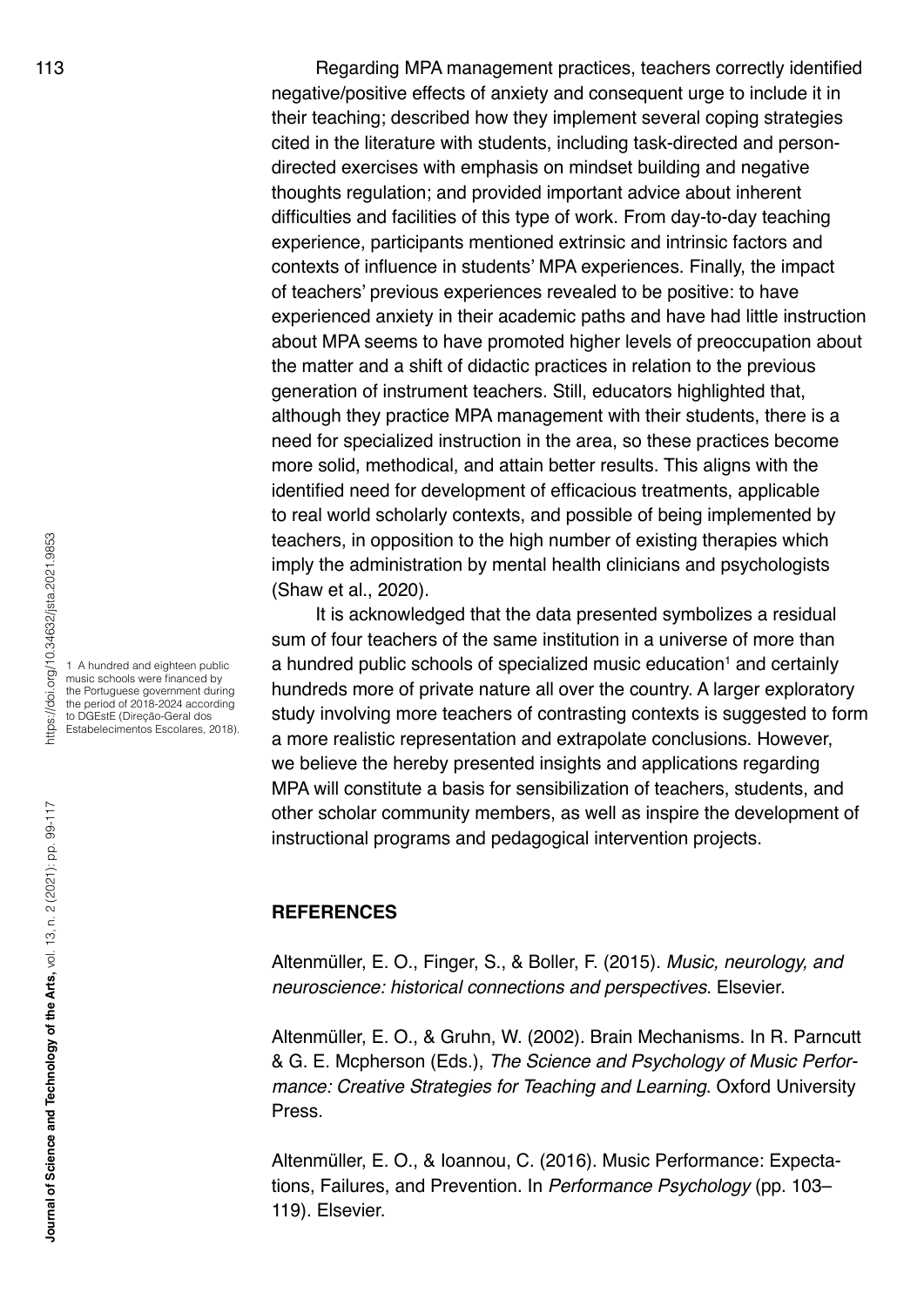114 Amado, J. (2016). *Manual de investigação qualitativa em educação*. Coimbra University Press.

<http://doi.org/10.14195/978-989-26-0879-2>

Burin, A. B., & Osório, F. L. (2017). Music performance anxiety: A critical review of etiological aspects, perceived causes, coping strategies and treatment. *Revista de Psiquiatria Clinica*, *44*(5), 127–133. <https://doi.org/10.1590/0101-60830000000136>

Clark, D. B., & Agras, W. S. (1991). The assessment and treatment of performance anxiety in musicians. *The American Journal of Psychiatry*, *148*(5), 598–605.

<https://doi.org/10.1176/ajp.148.5.598>

Direção-Geral dos Estabelecimentos Escolares (2018). Lista definitiva *Música Concurso Contrato Patrocínio 2018/2024*. Retrieved from [https://www.dgeste.mec.pt/wp-content/uploads/2018/09/ListaDefinitivaMusicaCorrecaoE](https://www.dgeste.mec.pt/wp-content/uploads/2018/09/ListaDefinitivaMusicaCorrecaoEAE-18_24.pdf)-[AE-18\\_24.pdf](https://www.dgeste.mec.pt/wp-content/uploads/2018/09/ListaDefinitivaMusicaCorrecaoEAE-18_24.pdf)

Friedberg, R., & McClure, J. (2001). *A prática clínica de terapia cognitiva em crianças e adolescentes*. Artmed Editora.

González, A., Blanco-Piñeiro, P., & Díaz-Pereira, M. P. (2018). Music performance anxiety: Exploring structural relations with self-efficacy, boost, and self-rated performance. *Psychology of Music, 46*(6), 831–847. <https://doi.org/10.1177/0305735617727822>

Hoffman, S. L., & Hanrahan, S. J. (2012). Mental skills for musicians: Managing music performance anxiety and enhancing performance. *Sport, Exercise, and Performance Psychology*, *1*(1), 17–28. <https://doi.org/10.1037/a0025409>

Kendrick, M. J., Craig, K. D., Lawson, D. M., & Davidson, P. O. (1982). Cognitive and behavioral therapy for musical-performance anxiety. *Journal of Consulting and Clinical Psychology*, *50*(3), 353–362. <https://doi.org/10.1037/0022-006X.50.3.353>

Kenny, D. T. (2010). The role of negative emotions in performance anxiety. In P. N. Juslin & J. A. Sloboda (Eds.), *Handbook of Music and Emotion: Theory, Research, Applications* (pp. 425–452). Oxford University Press. <https://doi.org/10.1093/acprof:oso/9780199230143.001.0001>

Kenny, D. T. (2011). *The Psychology of Music Performance Anxiety*. Oxford University Press.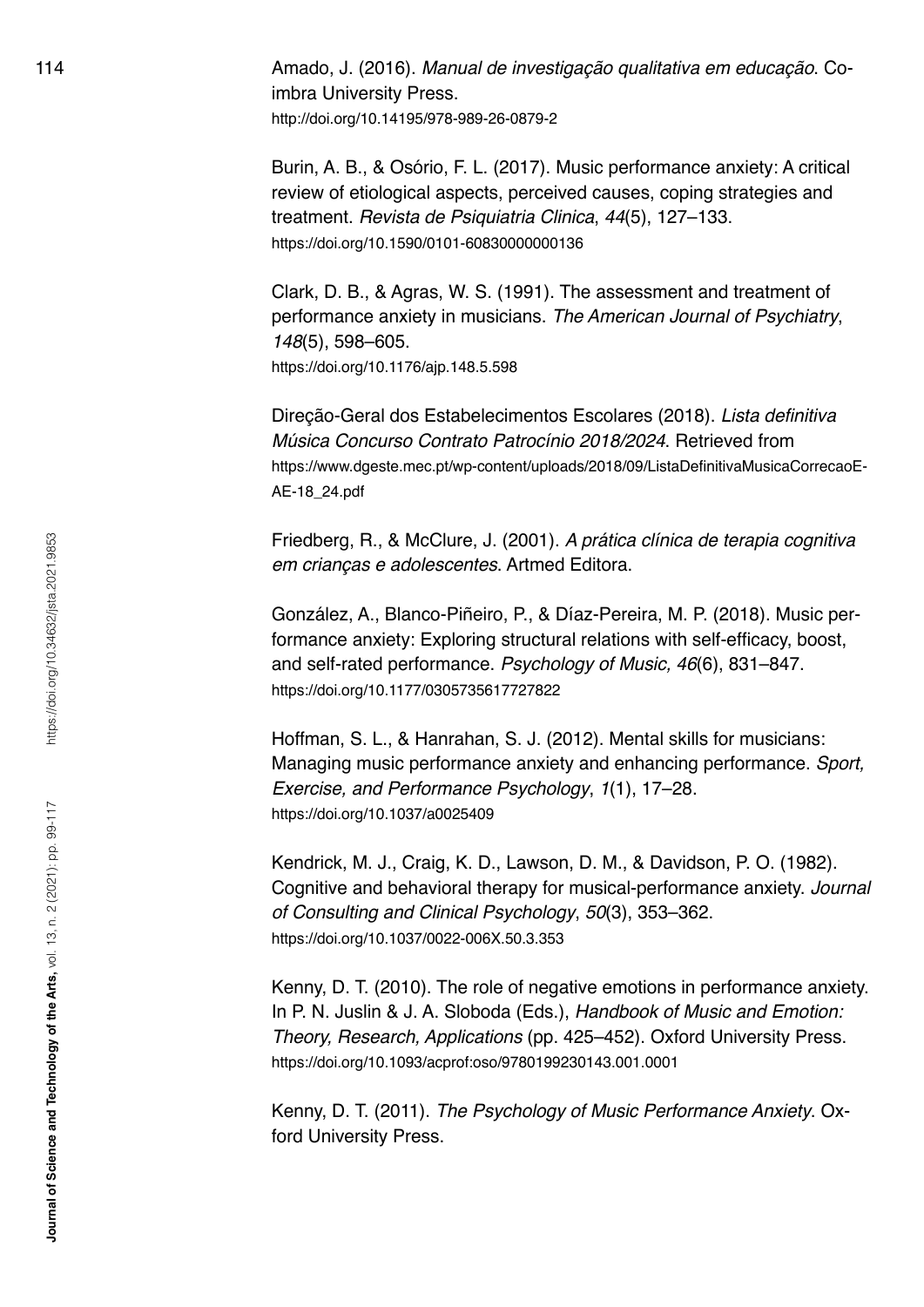115 Kenny, D. T., Driscoll, T., & Ackermann, B. (2014). Psychological well-being in professional orchestral musicians in Australia: A descriptive population study. *Psychology of Music*, *42*(2), 210–232. <https://doi.org/10.1177/0305735612463950>

> Kenny, D. T., & Osborne, M. S. (2006). Music performance anxiety: New insights from young musicians. Advances in *Cognitive Psychology*, *2*(2), 103–112.

<https://doi.org/10.2478/v10053-008-0049-5>

Last, C. (2006). *SOS Crianças*. Casa das Letras.

Lazarus, A. A., & Abramovitz, A. (2004). A multimodal behavioral approach to performance anxiety. *Journal of Clinical Psychology*, *60*(8), 831–840. <https://doi.org/10.1002/jclp.20041>

Lehmann, A. C., Sloboda, J. A., & Woody, R. H. (2007). *Psychology for Musicians Understanding and Acquiring the Skills*. Oxford University Press.

MacAfee, E., & Comeau, G. (2020). Exploring music performance anxiety, self-efficacy, performance quality, and behavioural anxiety within a self-modelling intervention for young musicians. *Music Education Research*, *22*(4), 457–477. <https://doi.org/10.1080/14613808.2020.1781074>

Matei, R., & Ginsborg, J. (2017). Music performance anxiety in classical musicians – what we know about what works. *BJPsych. International*, *14*(2), 33–35. <https://doi.org/10.1192/s2056474000001744>

McGinnis, A. M., & Milling, L. S. (2005). Psychological treatment of musical performance anxiety: Current status and future directions. *Psychotherapy*, 42(3), 357–373. <https://doi.org/10.1037/0033-3204.42.3.357>

McGrath, C. (2012). *Music Performance Anxiety Therapies: A review of the literature*. University of Illinois.

McPherson, G. E., & McCormick, J. (2006). Self-efficacy and music performance. *Psychology of Music*, *34*(3), 322–336. <https://doi.org/10.1177/0305735606064841>

Miles, M. (2020). Knowing the Audience: Music Performance Anxiety and Other Performance Experiences of a Primary School Choir. *Australian Journal of Music Education*, *53*(2), 44–49.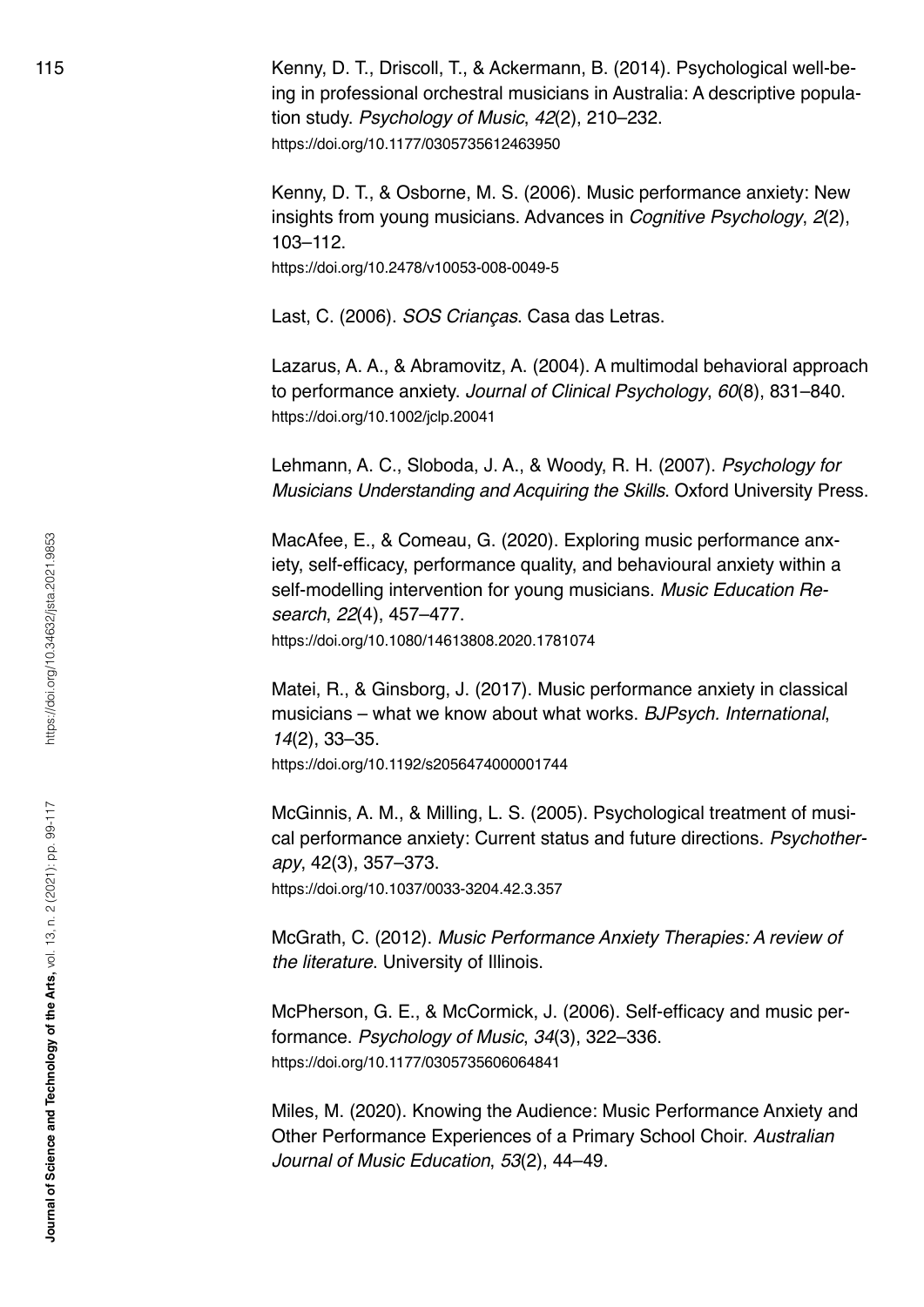116 Moura, N. (2019). *A exposição gradual como estratégia de gestão da ansiedade na performance musical em crianças e adolescentes* [Portuguese Catholic University]. <https://repositorio.ucp.pt/handle/10400.14/28906>

> Nagel, J. J., Himle, D. P., & Papsdorf, J. D. (1989). Cognitive-Behavioural Treatment of Musical Performance Anxiety. *Psychology of Music*, *17*(1), 12–21. <https://doi.org/10.1177/0305735689171002>

Papageorgi, I., Hallam, S., & Welch, G. F. (2007). A conceptual framework for understanding musical performance anxiety. *Research Studies in Music Education, 28*(1), 83–107. <https://doi.org/10.1177/1321103X070280010207>

Patston, T. (2014). Teaching stage fright? - Implications for music educators. *British Journal of Music Education*, *31*(1), 85–98. <https://doi.org/10.1017/S0265051713000144>

Perrenoud, P. (2005). *Pedagogia diferenciada: das intenções à ação*. Artmed Editora.

Shaw, T. A., Juncos, D. G., & Winter, D. (2020). Piloting a New Model for Treating Music Performance Anxiety: Training a Singing Teacher to Use Acceptance and Commitment Coaching With a Student. *Frontiers in Psychology, 11*(May), 1–14. <https://doi.org/10.3389/fpsyg.2020.00882>

Sieger, C. (2017). Music Performance Anxiety in Instrumental Music Students: A Multiple Case Study of Teacher Perspectives. *Contributions to Music Education, 42,* 35–52.

Spahn, C. (2015). Treatment and prevention of music performance anxiety. *Progress in Brain Research*, *217*, 129–140. <https://doi.org/10.1016/bs.pbr.2014.11.024>

Spahn, C., Krampe, F., & Nusseck, M. (2021). Classifying Different Types of Music Performance Anxiety. *Frontiers in Psychology*, *12*(April), 1–11. <https://doi.org/10.3389/fpsyg.2021.538535>

Spahn, C., Walther, J. C., & Nusseck, M. (2016). The effectiveness of a multimodal concept of audition training for music students in coping with music performance anxiety. *Psychology of Music, 44*(4), 893–909. <https://doi.org/10.1177/0305735615597484>